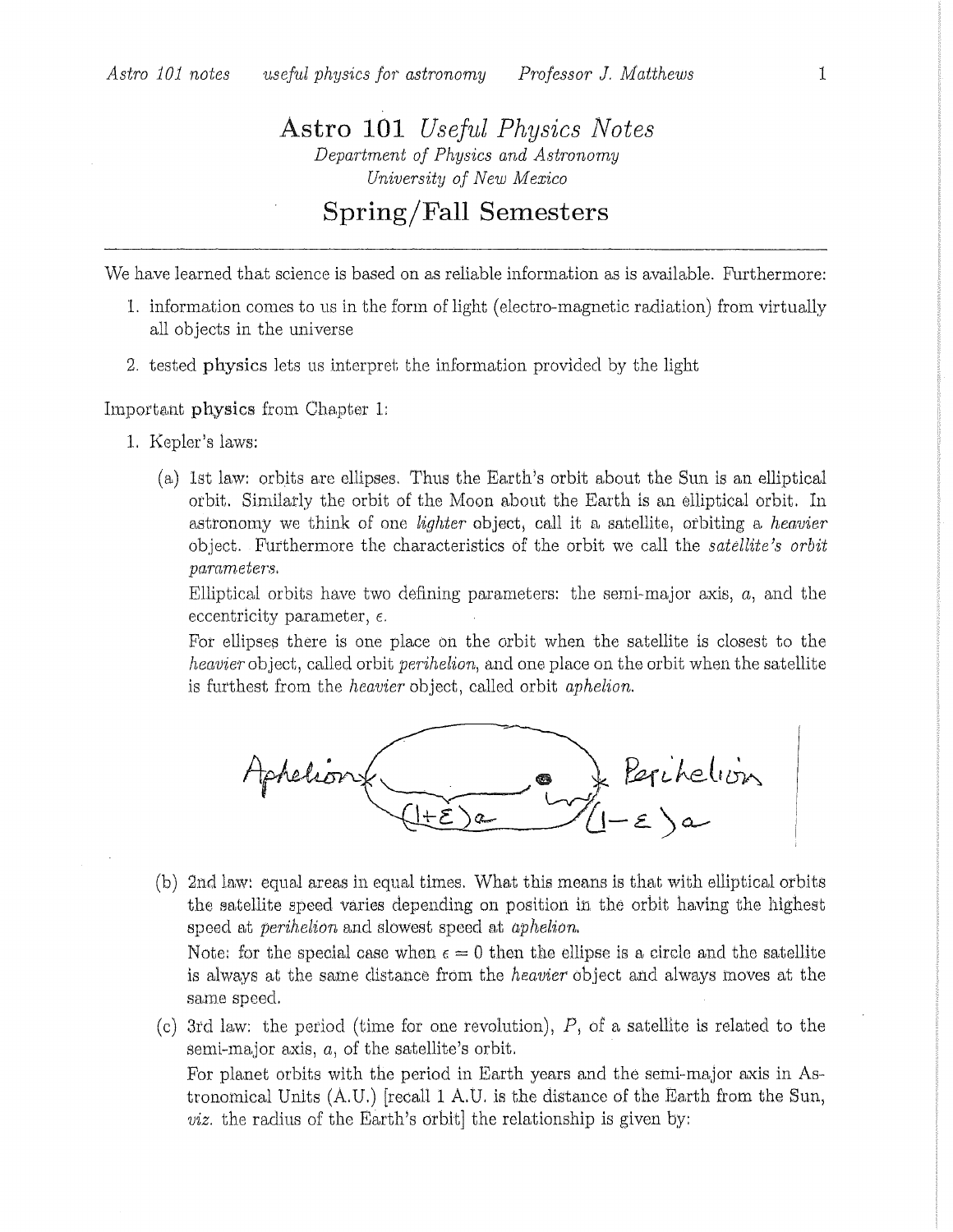$$
P(years)^2 = a(A.U.)^3
$$

As an example go to Table 4.1 on page 106 of the text. Assume you have measured the period of some planet (Mars) as 1.9 years. The using Kepler's 3rd law:  $1.9^2$  =  $X<sup>3</sup>$  where X is the unknown semi-major axis for Mars. This equation is solved by inserting  $X = 1.534 A.U.$  which is the correct semi-major axis for Mars!

2. Force of Gravity:

All objects in the universe have mass,  $e.g.$  your weight is proportional to your mass. The law of gravity states that every pair of masses, with masses  $m_1$  and  $m_2$ , and with their centers separated by a distance,  $r$ ,



experience an attractive gravitational force,  $F_g$ , given by:

$$
F_g = \frac{Gm_1m_2}{r^2}
$$

where  $G$  is a known constant.

Once a *satellite*, with mass  $m_1$ , is "launched", with some initial speed and direction with respect to some *heavier* object with mass,  $m_2$ , it is the force of gravity that (via Newton's laws of motion) then controls the entire future motion of the satellite!

## Important physics from Chapter 2:

1. Light *(i.e.* electro-magnetic  $(EM)$  radiation) is a wave:

Waves are characterized by the distance (called the wavelength,  $\lambda$ ) between neighboring  $similar$  points on the wave: e.g. from peak to peak or from trough to trough, see sketch.



The number of wave peaks (or troughs) that pass a fixed point per second is called the frequency,  $f$ . The product of the wavelength and frequency of a wave is the speed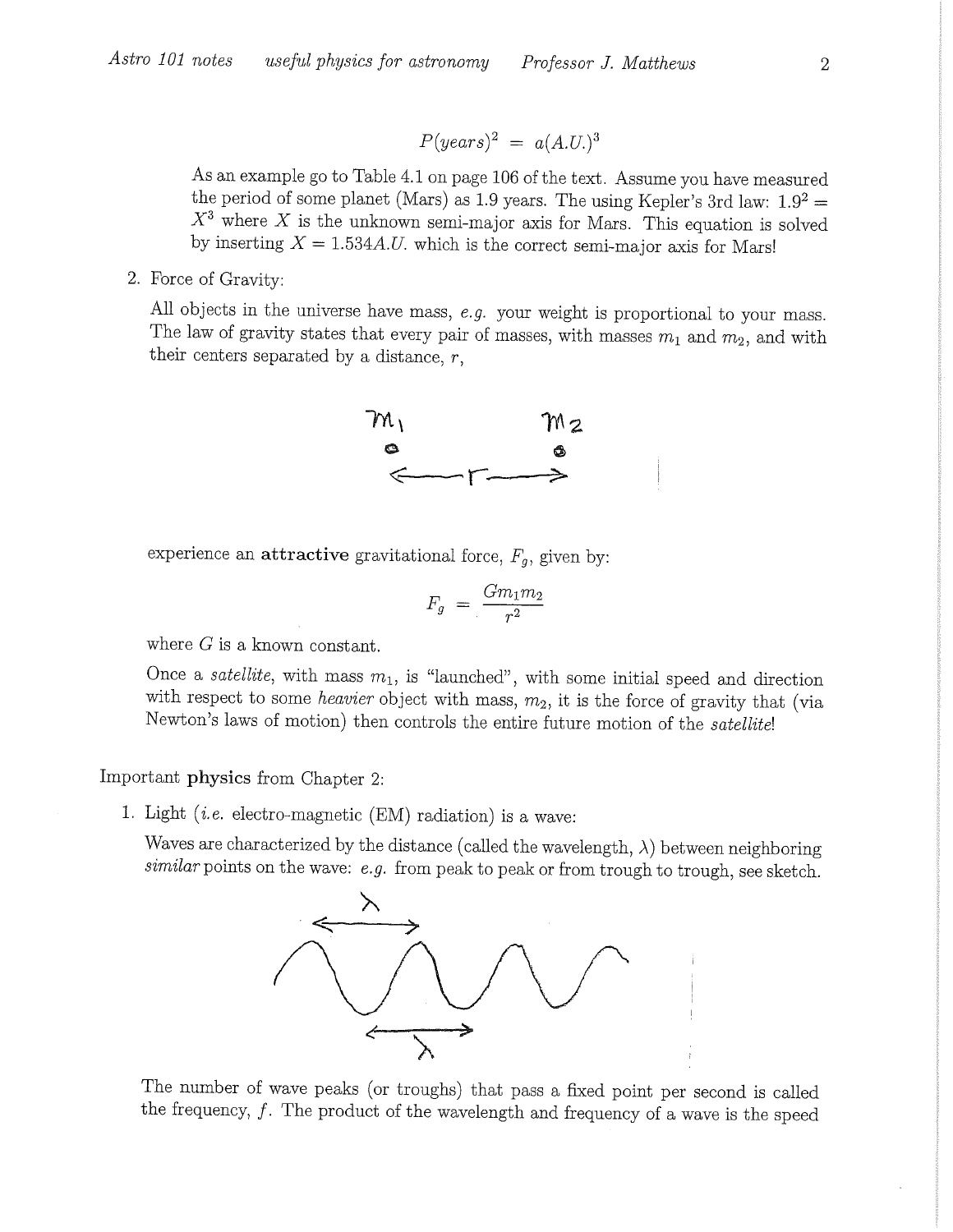(velocity, v) of the wave:  $v = \lambda f$ . For light (in vacuum) the speed is a constant, c, thus for all EM radiation:

 $c = \lambda f$ 

As a consequence only the frequency or the wavelength needs to be specified as:

- if you know f then:  $\lambda = c/f$
- if you know  $\lambda$  then  $f = c/\lambda$ .

Thus EM waves with short  $\lambda$  have high fs. Conversely EM waves with long  $\lambda$  have  $low$  fs.

2. Sources of light:

There are three types of light sources in the course: black body radiation from dense materials at temperature,  $T(K)$ , emission (absorption) line spectra from dilute gases, and (Chapter 15) synchrotron radiation from high energy electrons moving in magnetic fields.

(a) *Black Body* radiation:

All dense materials radiate *Black Body* radiation that depends only on their temperature,  $T$ , in Kelvin degrees [see 2-1 More Precisely, page 52 of the text].

The radiation is over a range of wavelengths called the Black Body spectrum, see sketch.



The maximum of the *Intensity* VS  $T$  spectrum curve is at a wavelength denoted,  $\lambda_{max}$ . The value of  $\lambda_{max}$  depends on the temperature of the *Black Body*:

$$
\lambda_{max} = \frac{2900 \mu m}{T}
$$

Thus the wavelength of maximum emission of a typical human with  $T = 300K$ is about 9.7 $\mu$ m (or microns where  $1micron = 10^{-6}m$ ) in the near infrared and the wavelength of maximum emission of the photosphere of the Sun at  $T =$ 5800K is about 0.5 $\mu$ m in the middle of the visible. Thus objects with higher temperatures have smaller  $\lambda_{max}$  called *bluer*, and objects with lower temperatures have larger  $\lambda_{max}$  called redder.

To summarize: if we know the temperate of an object we can predict the wavelength of maximum emission,  $\lambda_{max}$ . Conversely IF we measure the *Black Body* spectrum of any object, e.g. a star or planet, and thus deduce  $\lambda_{max}$  as the wavelength with maximum emission (maximum brightness), then we can evaluate the